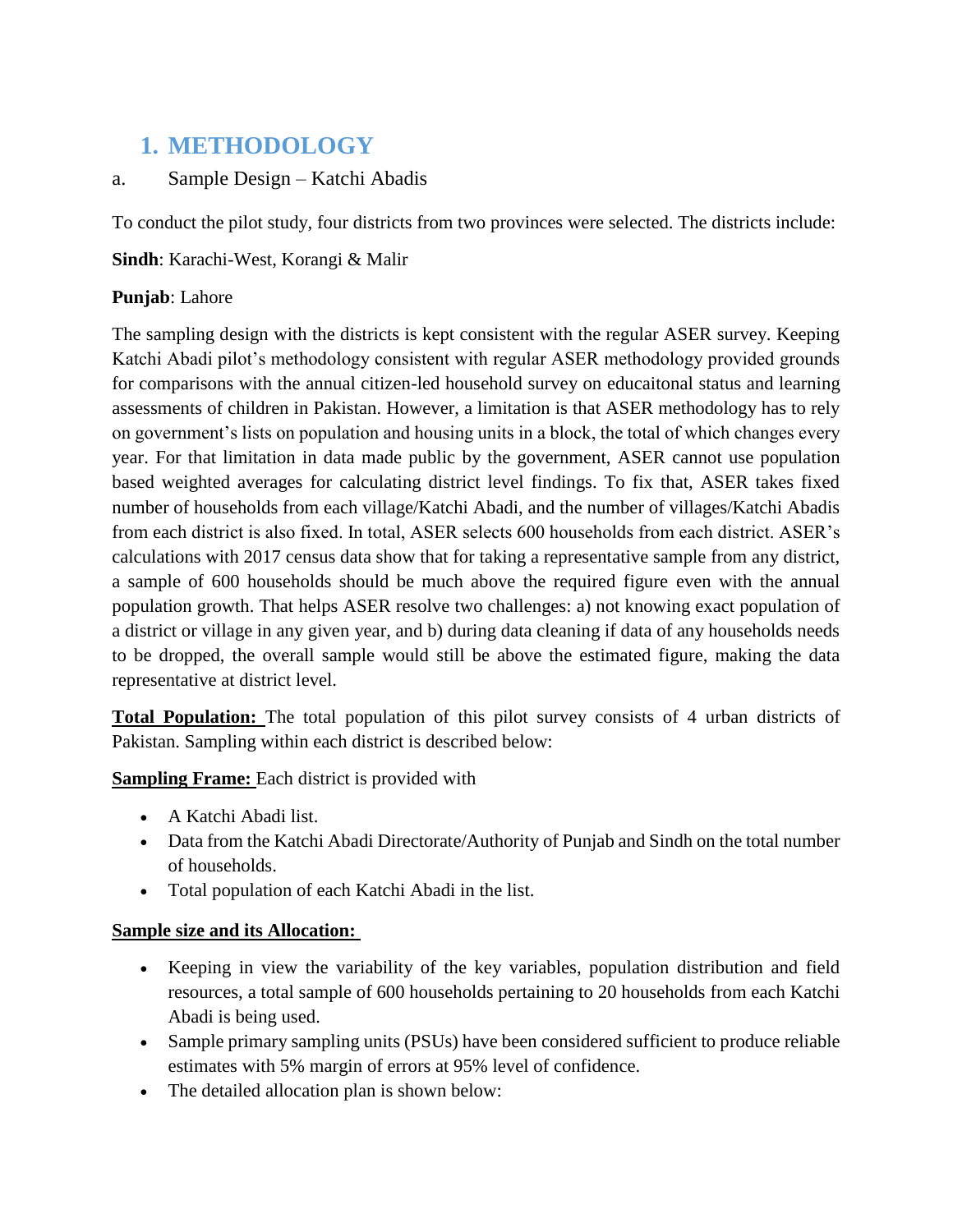| Number of Districts   Number of Katchi Abadis per District   Number of Households per Abadi |    |
|---------------------------------------------------------------------------------------------|----|
| 30                                                                                          | 20 |

**Sample Design:** A two stage sample design was adopted:

**First stage**: 30 Katchi Abadis selected using the Katchi Abadis lists from Katchi Abadi Authority in Sindh and Katchi Abadi Directorate in Punjab.

**Second stage:** 20 households are selected in each of the 30 selected Katchi Abadis.

## **Selection of Primary Sampling Units (PSUs):**

Following ASER's methodology, Katchi Abadis of districts have been taken as PSUs. A mixture of regularized, non-regularized and unlisted abadis was sampled. Katchi Abadis which have been issued a No Objection Certificate (NOC) for occupancy rights transfer are called regularized or notified abadis. But the Katchi Abadis that do not have an NOC are legally categorized as nonregularized or non-notified. Finally, some abadis are not in government's lists due to their recent development or a temporary setup (temporary ones are shanties or Jhuggis).

**Selection of Secondary Sampling Units (SSUs):** Households have been treated as secondary sampling units (SSUs).

- Based on actual households in each sample PSUs, 20 households have been selected.
- We divide the Katchi Abadi into four parts:
	- $\circ$  In each of the four parts, starting from the central location every  $5<sup>th</sup>$  household is selected using the left hand principle in a circular fashion till 5 households are selected from each part.
- Generally, ASER surveys also include 1 government and 1 private school from each village. However, due to Covid related school closures, schools could not be surveyed for the Katchi Abadi pilot study.

# b. What to do in the Katchi Abadi

- Contact Katchi Abadi Elder/Influencer/s: Introduce yourself to the Katchi Abadi elder, councilor and/or to other senior members of the Katchi Abadi to inquire about its origins, evolution, walking to its key sites and understanding its unique features. Share information about yourselves and the ASER survey. This initial walking and talking may take an hour. Get the approximate number of households in the Katchi Abadi from the Councilor.
- It is often helpful to first draw all the roads or paths coming into the Katchi Abadi and going out of the Katchi Abadi. It helps to first draw a rough sketch on the ground so that people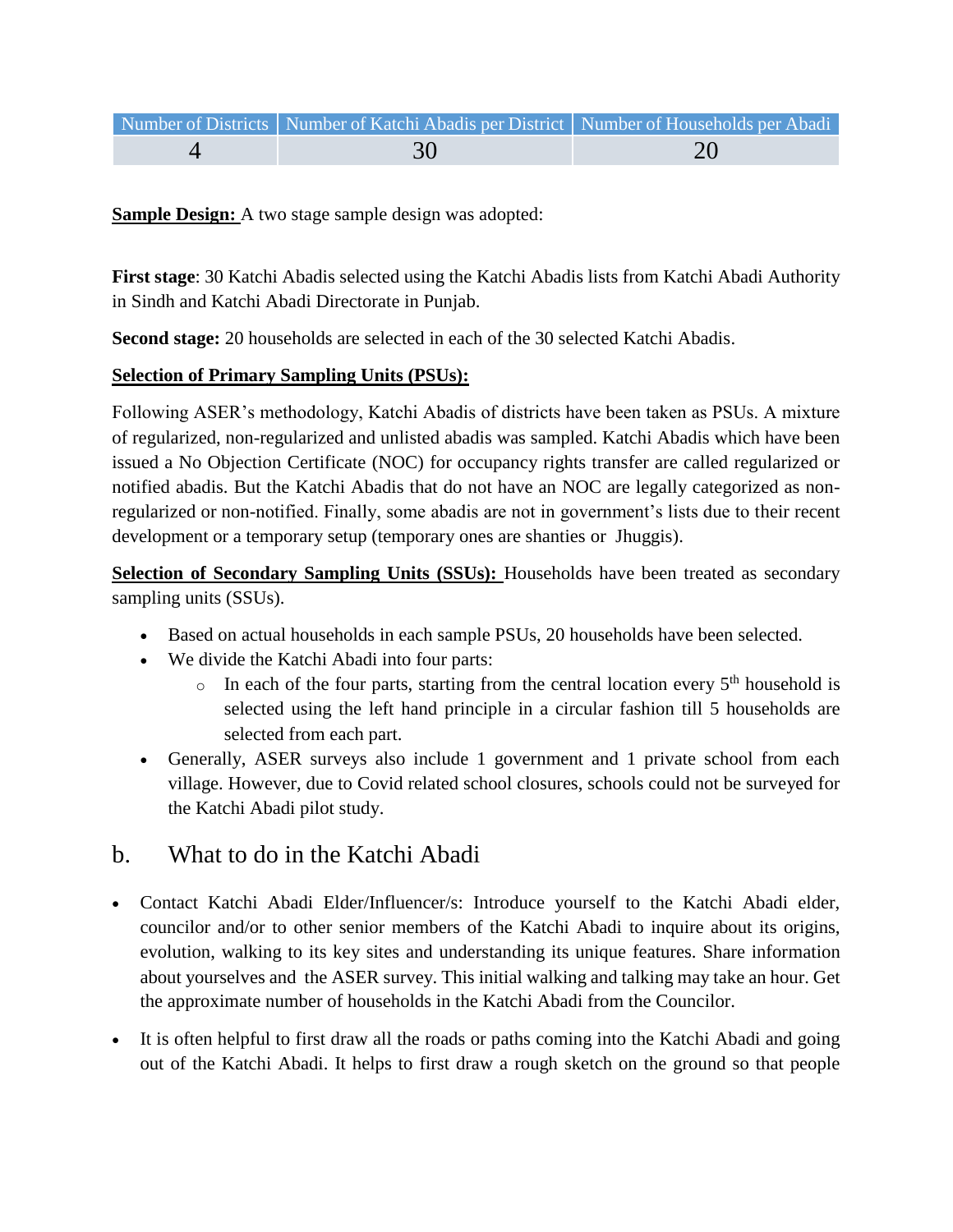around you can see what is being done. Mark hamlets, schools, households etc. with landmarks. With the help of the community members, identify different hamlets and their center point.

 Talk to people: Contacting Katchi Abadi elder and other people should help fill out the Katchi Abadi data sheet. The sheet requires to note down the Katchi Abadi name, its population, area, location, number of households, major professions, ethnicities of residents, road structure, electricity, gas, water, drainage, sewerage, hospitals, and schools.

## *HOW TO SELECT HOUSEHOLDS*

- In the entire Katchi Abadi, information will be collected for 20 randomly selected households.
- Go to each hamlet/section. Try to find the central point in that habitation. Stand facing the houses in the center of the habitation. Visit every 5th house from the left-hand side in the habitation (e.g., 1st house, 11th house, 16th house, etc.). Get information about the household and children following instructions in the next section.
	- House Closed: If the selected house is closed or if there is nobody at home, note that down on your compilation sheet as "House Closed". This household DOES NOT count as a surveyed household. Move to the next/adjacent open house. Continue until you have 5 households in each hamlet/section in which there were inhabitants.
	- No Response: If a household refuses to participate, note that down on your compilation sheet as "No Response". However, as above, this household DOES NOT count as a surveyed household. Move on to the next house. Continue until you have 5 households in each hamlet/section in which not only were the inhabitants present, but they also participated in the survey.
	- No Children: If there are no children or no children in the age group of  $3-16$  years in a household but there are inhabitants, INCLUDE THAT HOUSEHOLD. Take all the relevant information like the name of the family head, age and education related information of the mothers, if any. Such a household WILL COUNT as one of the 5 surveyed households in each hamlet/section.

Stop after you have completed 5 households in each hamlet/section. If you have reached the end of the section before 5 households are sampled, go around again using the same every 5th household on the left-hand side rule. If a surveyed household gets selected again, then go to the next household. Continue the survey till you have 5 households in the section.

- Now move to the next selected hamlet/section. Follow the same process.
- Make sure that you go to households ONLY WHEN children are likely to be at home. This means that the day of the household survey should be a Sunday or holiday.
- If every house is turning out to be a No Response house, think about your team and strategy. It may be because there are two male members going to the houses hence refused permission.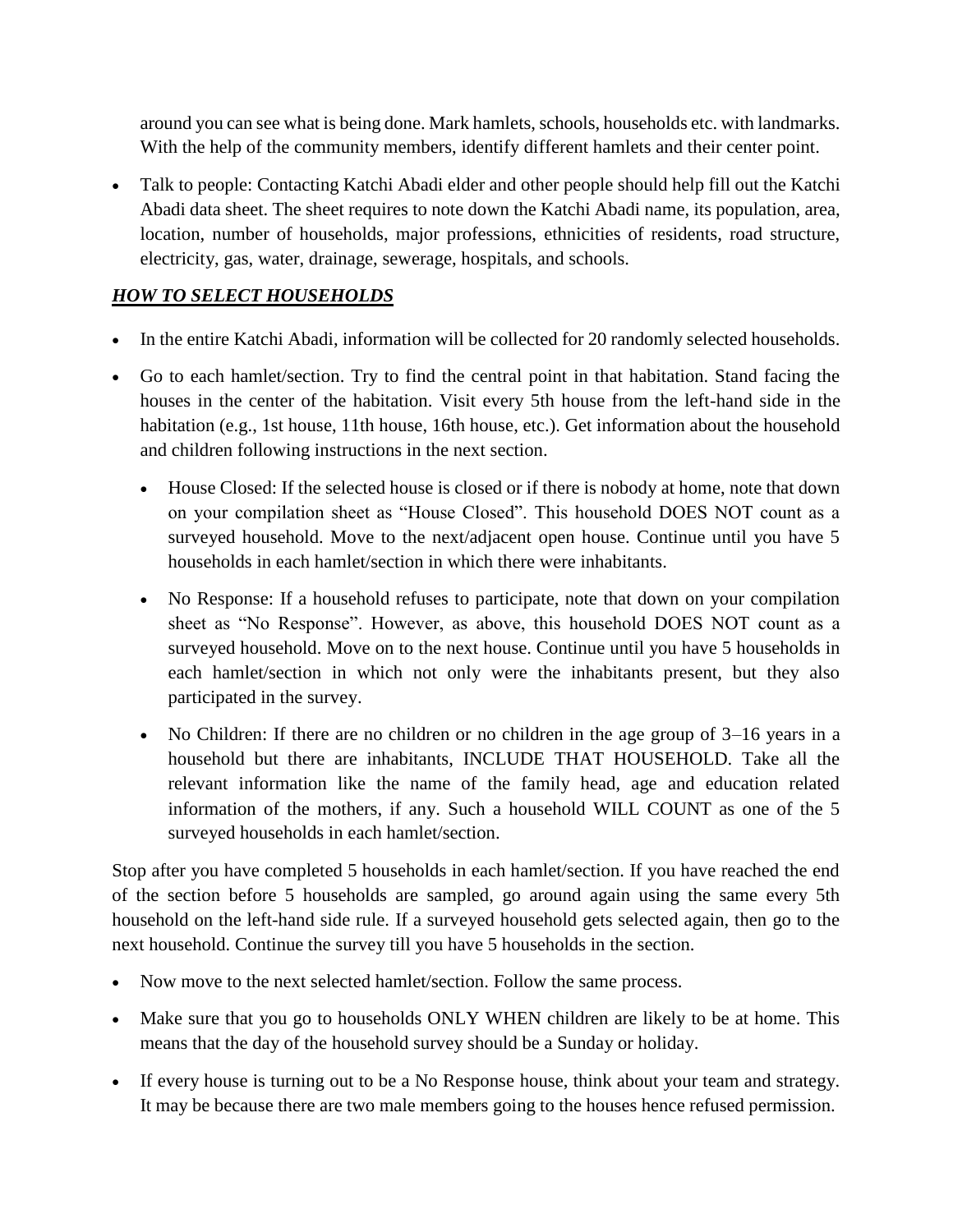

**Figure 2.2.1. How to sample HHs in a hamlet**

#### **Instructions:**

**1.** Find central point in a hamlet. Stand facing the dwellings.

**2.** Survey every **5th HH** (household) occurring on the **Left-Hand Side**.

**3.** In case of a locked HH or if there is nobody at home, note that down as '**House Closed**' and move to the next open house.

**4.** If a HH refuses to participate, note that down as



In the 5th HH ask how many 'chulhas/kitchens' are there? If there are more than 1, then randomly select any one of the 'chulhas/kitchens'. After completing survey in this house proceed to the next 5th HH.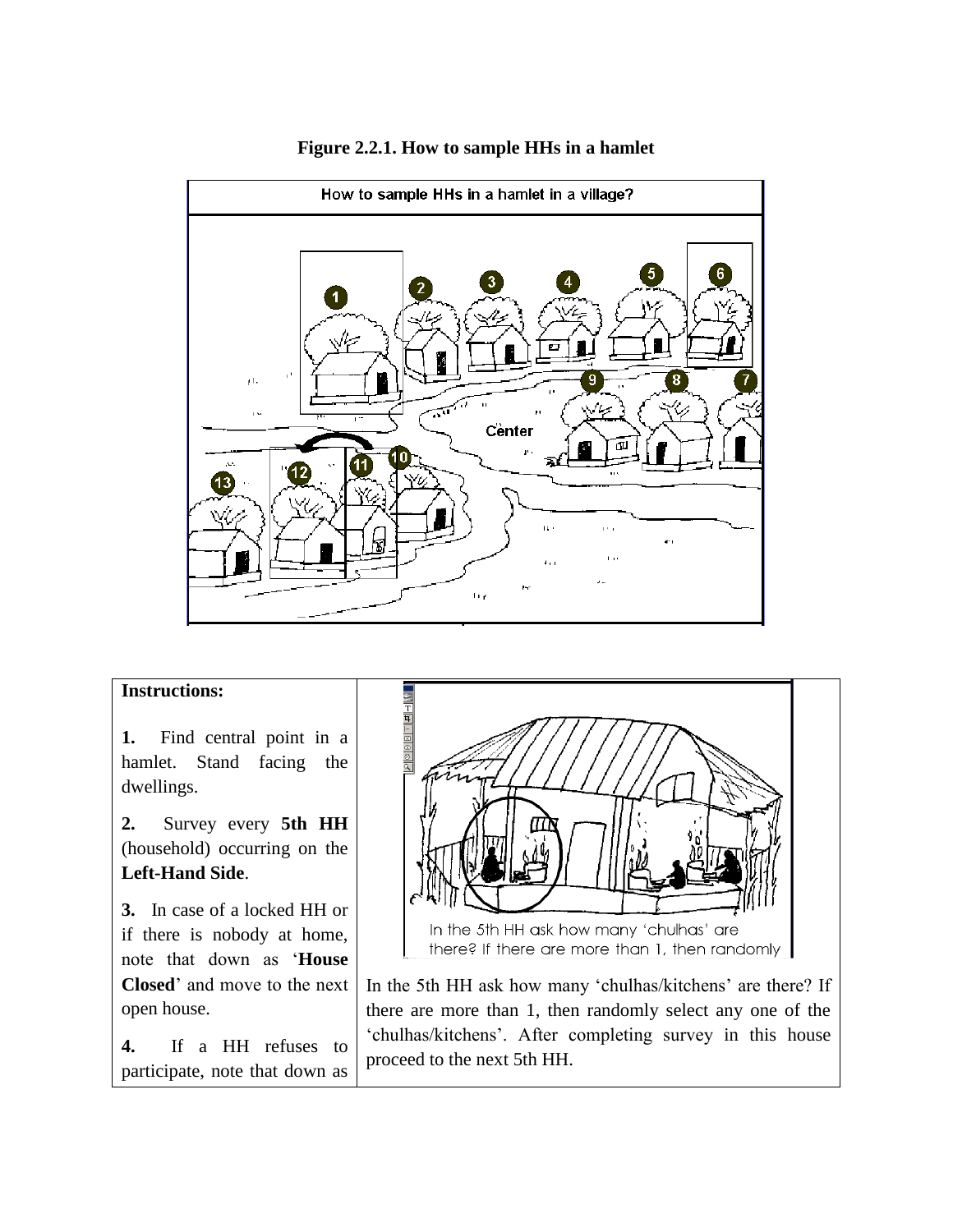| 'No Response' and move to<br>the next HH.                              |
|------------------------------------------------------------------------|
| 5. If there are no children or no                                      |
| children in the age group of 3<br>-16 years in a HH but there are      |
| inhabitants, include that HH.<br><b>6.</b> If you reach the end of the |
| hamlet before five (5) HHs are                                         |
| sampled, go around again<br>using the "every 5th HH rule".             |

# c. What to do in each Household

Introduce yourself to the respondent and tell them about ASER survey. Be polite in your manner of speaking and ensure that the household understands that participation is voluntary and that the information gather will be analyzed anonymously and collectively with other households' responses. Once the respondent gives permission to be surveyed, begin with the questions on the household sheet.

**Basics of the household sheet:** Following is some basic information required to be filled in the household sheet before the start of the survey.

- **Katchi Abadi identification:** Carefully fill out the relevant name of the Katchi Abadi, tehsil/taluka, district and province.
- **Date and Time:** Write down the date, day, start & end time on the day of the survey visit.
- **Surveyors:** Write down the names of the surveyors.
- **Household ID:** Write the household number (e.g. 1, 2, 3, ... . 20)
- **Name of Family Head:** write down the name of **Family head.**
- **Gender of the Family Head**: Mark the gender of the family head male or female. Tick only one option
- **Name & Gender of the respondent:** write down the name & gender of the respondent**.**
- **Is respondent the head of the household?** Ask if the respondent is also the head of the household and mark the response in yes or no.
- **Years in Katchi Abadi, Migrated from and Migration type:** How long have the family been living in the katchi Abadi, did they migrate from rural to urban or urban to urban area and finally, is the migration type seasonal or permanent.

**In Each Sampled Household**: We will note information about the household and all the children (3-16 years), their mother and father who live in the household on a regular basis.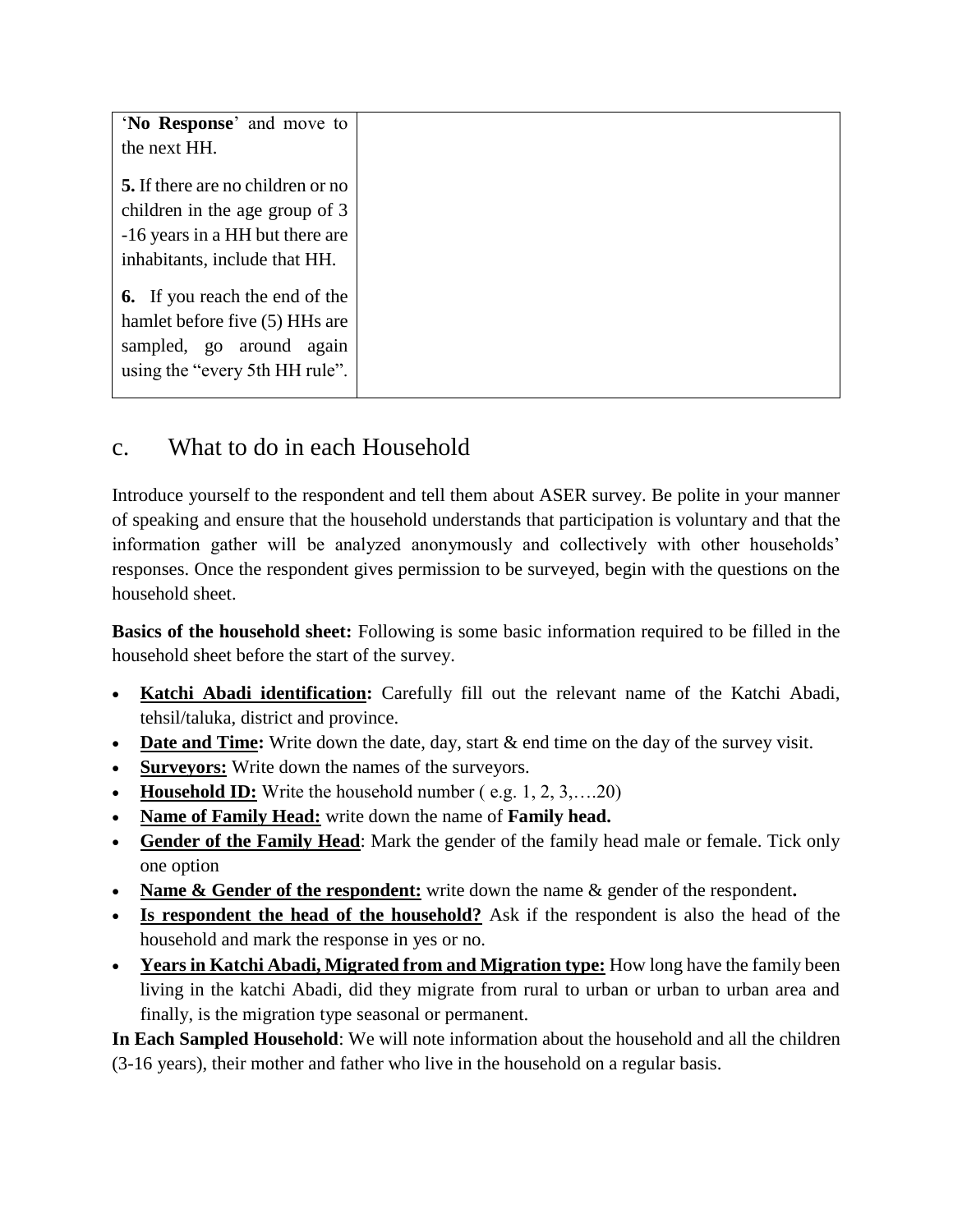**Household with multiple kitchens:** If there is more than one kitchen (chulhas) in the selected household, then randomly select any one of the kitchens in the household and record the total number of family members who eat from that chosen kitchen.

- **Children 3 to 4:** On the household sheet, note down child's name, age, whether they are attending Kachi or any other form of pre-school centre. **We will NOT test children who are under 5 years of age.**
	- Ask all children in this age group their current schooling status, meaning whether the child is currently enrolled in kachi or any other school, dropped out of school or was never enrolled in any school.
	- Ask all (enrolled and dropped out) children if they take any private supplementary tuition (paid classes in addition to regular school).
	- Also ask the enrolled children if they go to the specific school which you have/will be surveying.
- **Children 5 to 16**: On the Household sheet, note down child's name, age, gender and all other details.
	- Ask the current schooling status of each child, i.e., whether the child is currently enrolled in school, dropped out of school or was never enrolled in any school.
	- If the child is enrolled then note down the class which the child is attending at the time of the survey and the type of school each child is going to, i.e., government, private, madrassah or any other type of school.
	- Ask all (enrolled and dropped out) children if they take any private supplementary tuition (paid classes in addition to regular school).
	- Also ask the enrolled children if they go to the specific school which you have/will be surveying.
	- **All children in this age group (5 to 16) will be tested in basic reading, arithmetic and English.** (We know that younger children will not be able to read much or do sums but still follow the same process for all children so as to keep the process uniform). Ensure that the child is comfortable before and during the test and that sufficient time is given to each child.
	- **Parents' Education: Following information regarding parents' education will also be recorded**
		- o Total number of Children (0-16)
		- o Whether mother and/or father have gone to school?
		- o Mother and/or father's education (Highest class completed)
		- o Is the mother a working woman?
		- o Do not take information if the father is dead.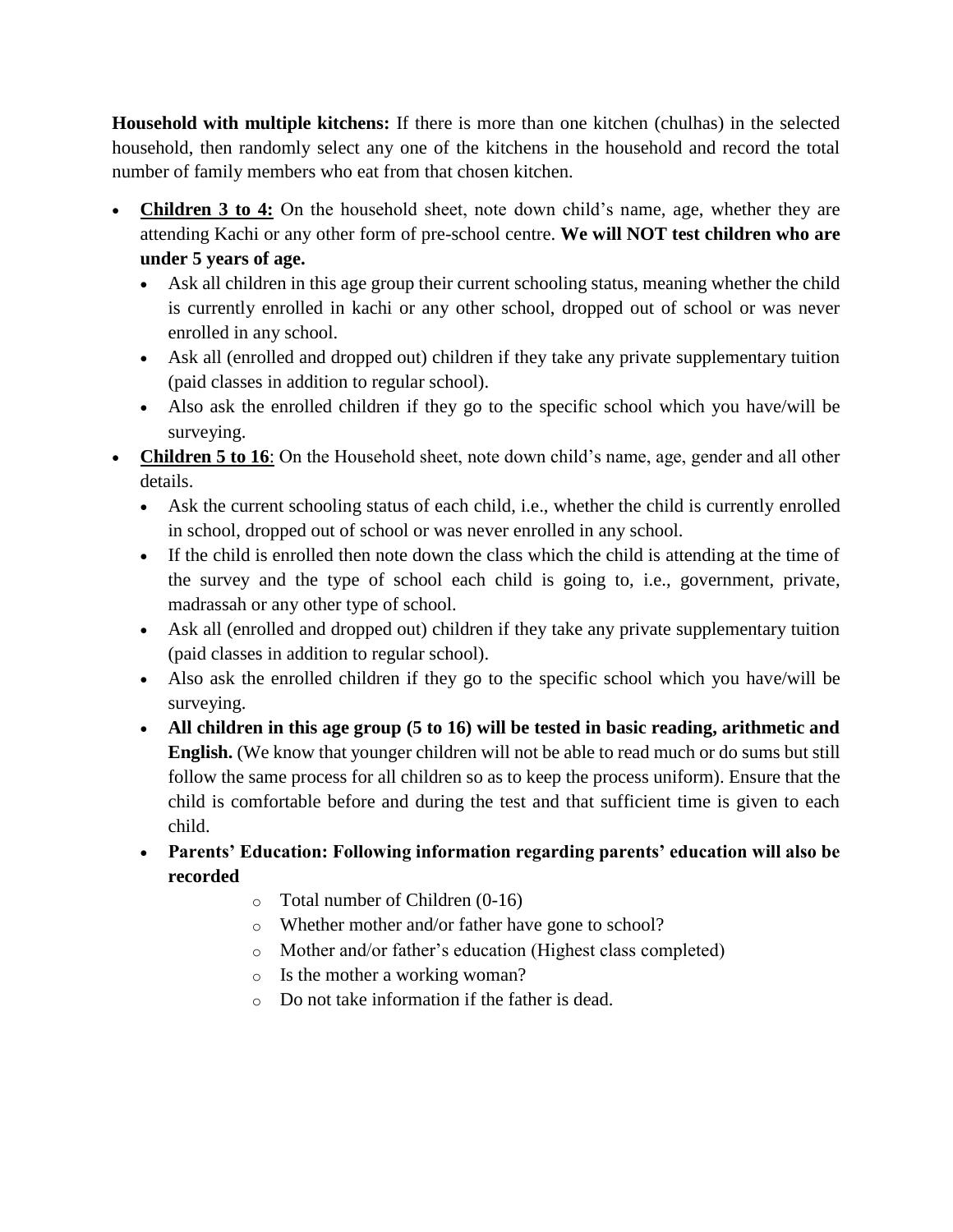## **Out of school children (drop outs and never enrolled children)**

- Ask the child if s/he has dropped out and the last class that was passed. Also ask for the reason of dropping out or being never enrolled (such as law and order, poverty, flood, school building shifted by government or others).
- Even the dropped out and never enrolled children aged 5 to 16 have to be tested.

## **OTHER THINGS TO REMEMBER:**

- **Non-resident children**: Do not survey children who are visiting their relatives and friends in the sampled Katchi Abadi.
- **Older children**: Often older girls and boys (in the age group 11 to 16) may not be thought of as children. Be sensitive to this issue and therefore avoid using words like "children".
- **Children out of the Katchi Abadi:** If there are children in the family but who are not present in the Katchi Abadi during the survey, do not take their details.
- **Mothers under or 16 years of age**: Often in Katchi Abadis, you can come across mothers who are less than 16 years of age. Information on them will be collected as a mother as well as a child between the age 5 to 16 years, and they will also be tested in all three assessments.

*Many children may come up to you and want to be included in the process out of curiosity. Do not discourage these children. You can interact with them. But concentrate on the fact that data must be noted down ONLY for children from households that have been randomly selected.*

**Household Indicators: All information on household indicators is to be recorded based, as much as possible, on observation and evidence.** However, if for some reason you cannot observe it then note down what is reported by the household**.** This information is being collected in order to link education status of the child with household economic conditions.

**Land Tenure Status (House Ownership):** Do residents have ownership of the house, have some stamped document, encroaching private or public land, or paying rent?

Type of house the child lives in: Types of houses are defined as follows:

- **Kutcha House:** The walls and/or roof of which are made of material which includes unburnt bricks, bamboos, mud, grass, reeds, thatch, loosely packed stones, etc**.**
- **Semi -Pucca house:** A house that has fixed walls made up of pucca material but roof is made up of the material other than those used for pucca house.
- **Pucca House:** A pucca house is one, which has walls and roof made of the following material.

Wall material: Burnt bricks, stones (packed with lime or cement), cement concrete, timber, ekra etc. Roof Material: Tiles, GCI (Galvanized Corrugated Iron) sheets, asbestos cement sheet, RBC (Reinforced Brick Concrete), RCC (Reinforced Cement Concrete) and timber etc.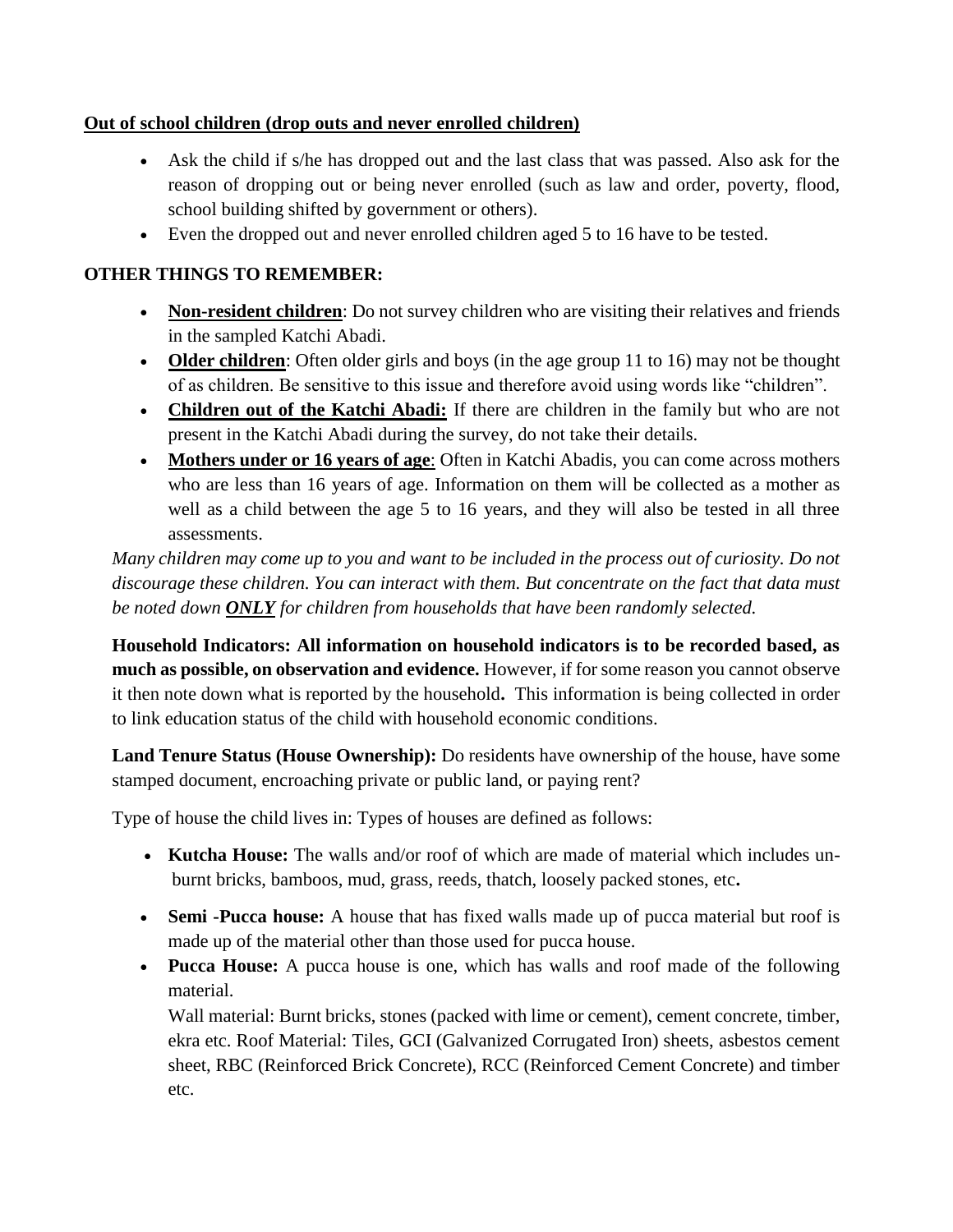**Type of Floor and Type of Roof**: With your observation mark the most relevant option for each question.

**HH Members with the Same Kitchen:** Write down the **number of male and female identifying members** eating from the same kitchen. This includes children also. Then write members **above 65 years of age**, **number of physically challenged persons in the house, members with a chronic disease (such as cancer, TB, AIDS), total earning members and, total earning members below the age of 18.** 

**Type of Employment:** Whether the employed members of the household are self-employed, salaried, daily wagers or casual laborers. Mark all that apply.

**Total rooms in the household:** write the number of rooms excluding toilets.

**Toilet Facility & Functionality**: Is the toilet shared or public or do the households have their own toilet. Do the toilets have flush tanks, service toilet, or just a pit? Mark the relevant option.

**Source of clean drinking water**: ask the participants how they get clean drinking water and mark the appropriate response. If the response is not given in the options, write it down in the "other" option.

**Electricity Connection:** Mark yes or no by observing if the household has wires/electric meters and fittings or not.

**Solar Panel**: Mark yes or no by observing if the household has solar panel facility available

**Television – TV in the household**: Mark yes if the household has a TV set otherwise mark No.

**Radio**: Mark yes if the household has a Radio set otherwise mark No

**Computer/Laptop/Tablet**: Mark yes if the household has either computer, laptop or tablet, otherwise no.

**Internet Connection**: Mar yes if the household has internet connection available, otherwise No.

**Means of Communication:** Mark yes if the household has simple phone, smartphone, and can do SMS and use WhatsApp, in the respective 'yes' boxes.

**Vehicle owned by the households (Mention in numbers):** Mention the number under the label "car" and "motorbike" if it is owned by the household.

**Mother tongue:** Ask the respondent of *mother tongue of the children of the household* and write it down.

**Religion:** Ask the religion of the respondent and write it down. Be very respectful and polite in asking this question.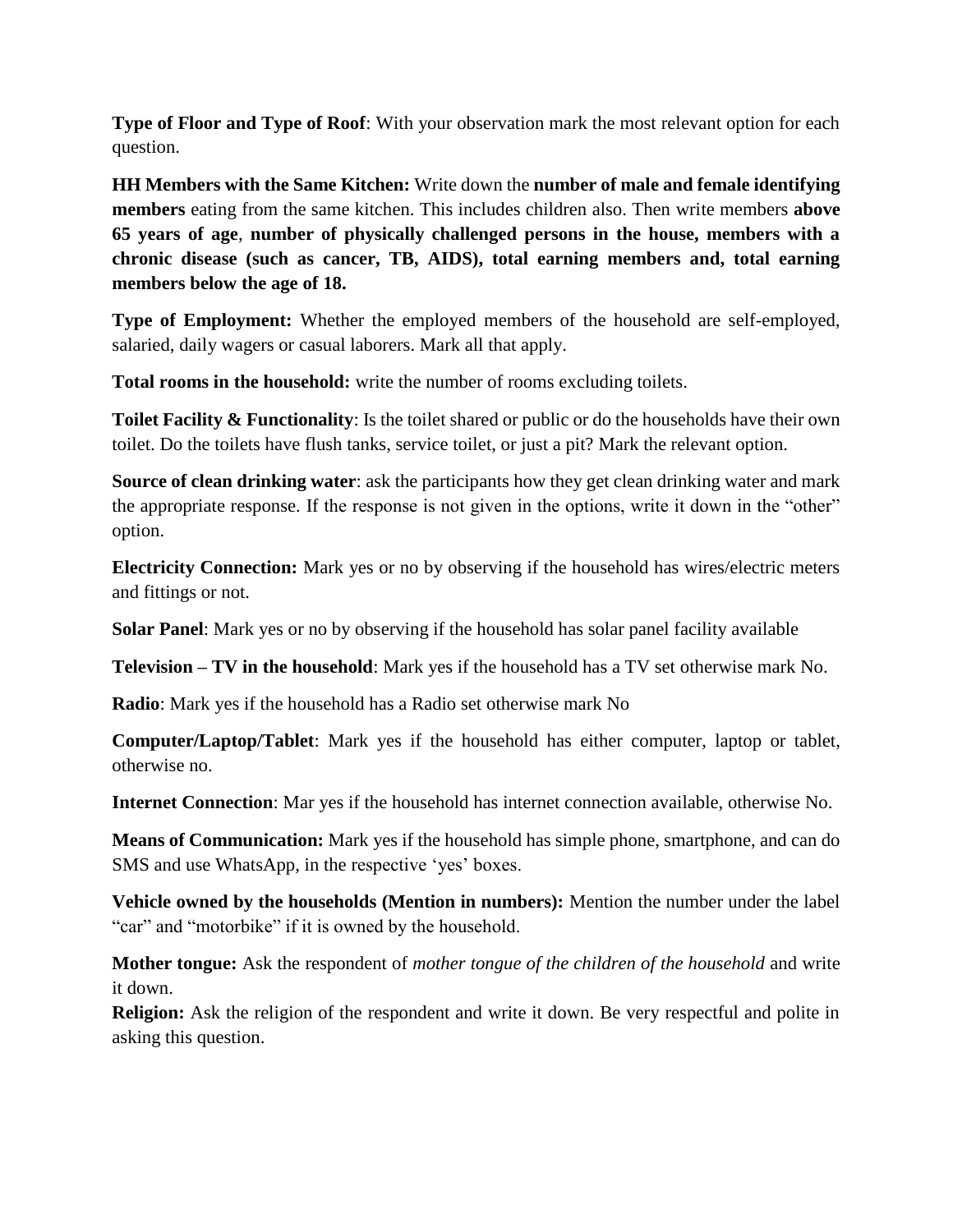#### **Social-Safety Net Recipients:**

Are you recipient of any cash transfer/safety-net cash/Interest Free Loans from **Benazir Income Support Program**? If you have received any cash then mark 'Yes' otherwise mark 'No'.

Are you recipient of any cash transfer/safety-net cash/Interest Free Loans from **Ehsaas**? If you have received any cash then mark 'Yes' otherwise mark 'No'.

Are you recipient of any cash transfer/safety-net cash/Interest Free Loans from **Punjab Social Protection Authority**? If you have received any cash then mark 'Yes' otherwise mark 'No'.

Are you recipient of any cash transfer/safety-net cash/Interest Free Loans from **Akhuwat**? If you have received any cash then mark 'Yes' otherwise mark 'No'.

Once the household information has been gathered from the respondent, then do a one on one assessment for all children aging 5 to 16 who live regularly in the household. The criteria for conducting the assessment are shared below: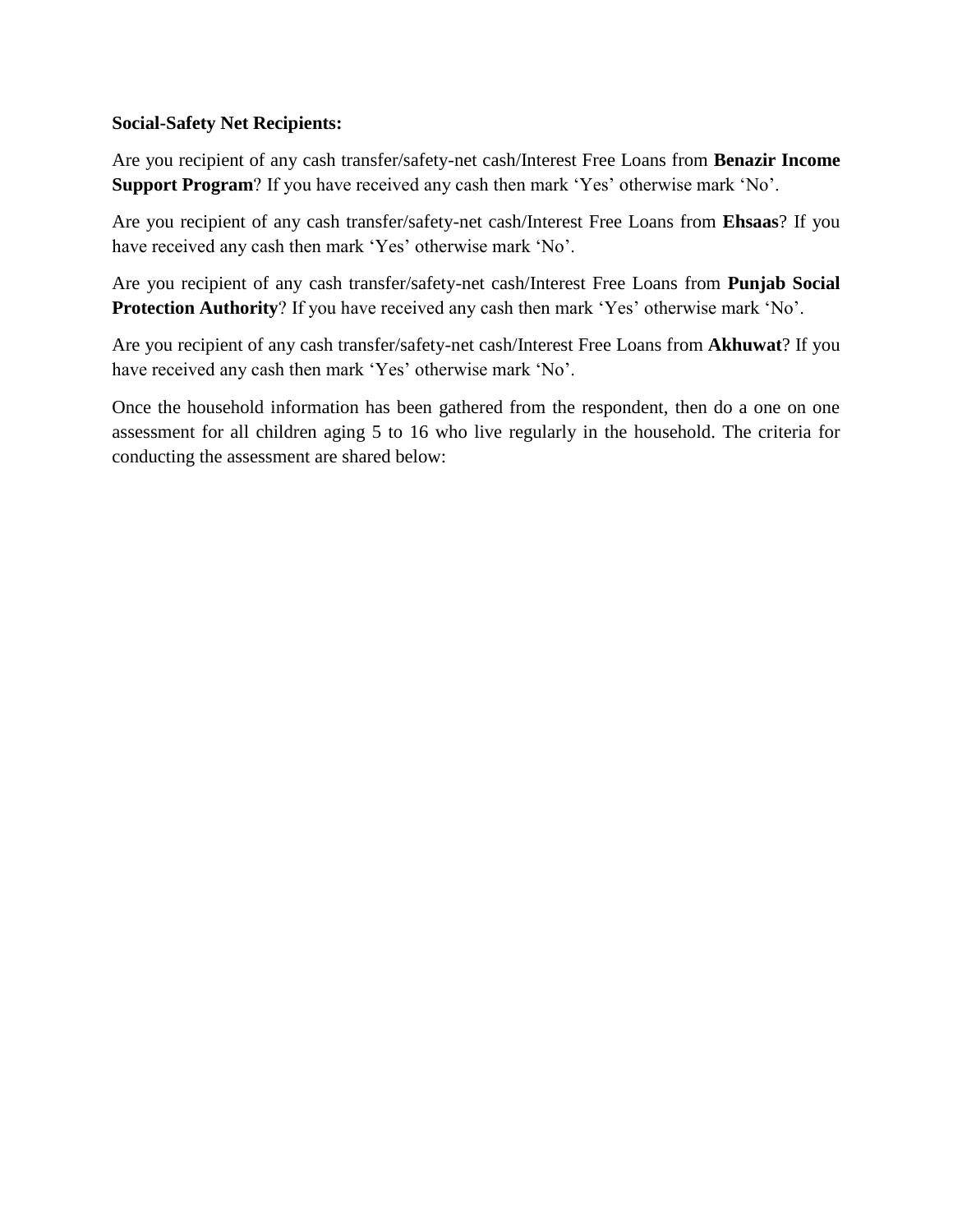## **HOW TO TEST READING?**

**Start** 

**Here** 

#### **Sentences**

- . Ask the child to read any paragraph. Listen carefully as to how s/he reads.
- · S/he may read slowly.
- . However, as long as the child reads the text like a sentence and not like a string of words, mark her/him as a 'sentence' level child.

If the child stops very often while reading the sentence or has difficulty with more than 4 words in the sentence or reads it as a string of words than show her/him the list of words.

#### **Words**

**Letters** 

- . Ask the child to read any 5 words from the word list. Let the child choose the words themselves. If s/he does not choose, then point out words to her/him.
- . If s/he can correctly read at least 4 out of 5 words with ease, then ask her/him to try to read the paragraph again.
- . S/he will be marked at the 'words' level if s/he can correctly read words but is still struggling with the paragraph.

#### If the child reads the sentences fluently and with ease, then ask her/him to read the story.

#### **Story**

- . Show the child the story. If s/he can read fluently and with ease, then mark her/him as a child who can read a story. The child who has been able to read a story, should be asked two questions about the story and be marked accordingly.
- If she is unable to read the story fluently and stops a lot, mark her/him as a child who is at the paragraph level.

If s/he cannot correctly read at least 4 out of 5 words she chooses, then show her/him the list of letters.

- . Ask the child to read any 5 letters from the list. Let her/him choose the letters. If s/he does not choose then point out letters to her/him.
	- . If s/he can correctly recognize at least 4 out of 5 letters with ease, then show her/him the list of words again.
	- ٠ If s/he can read 4 out of 5 letters but cannot read words, then mark her/him as a child who 'can read letters'.
	- . If s/he cannot read 4 out of 5 letters correctly, then mark her as a child as a 'beginner'.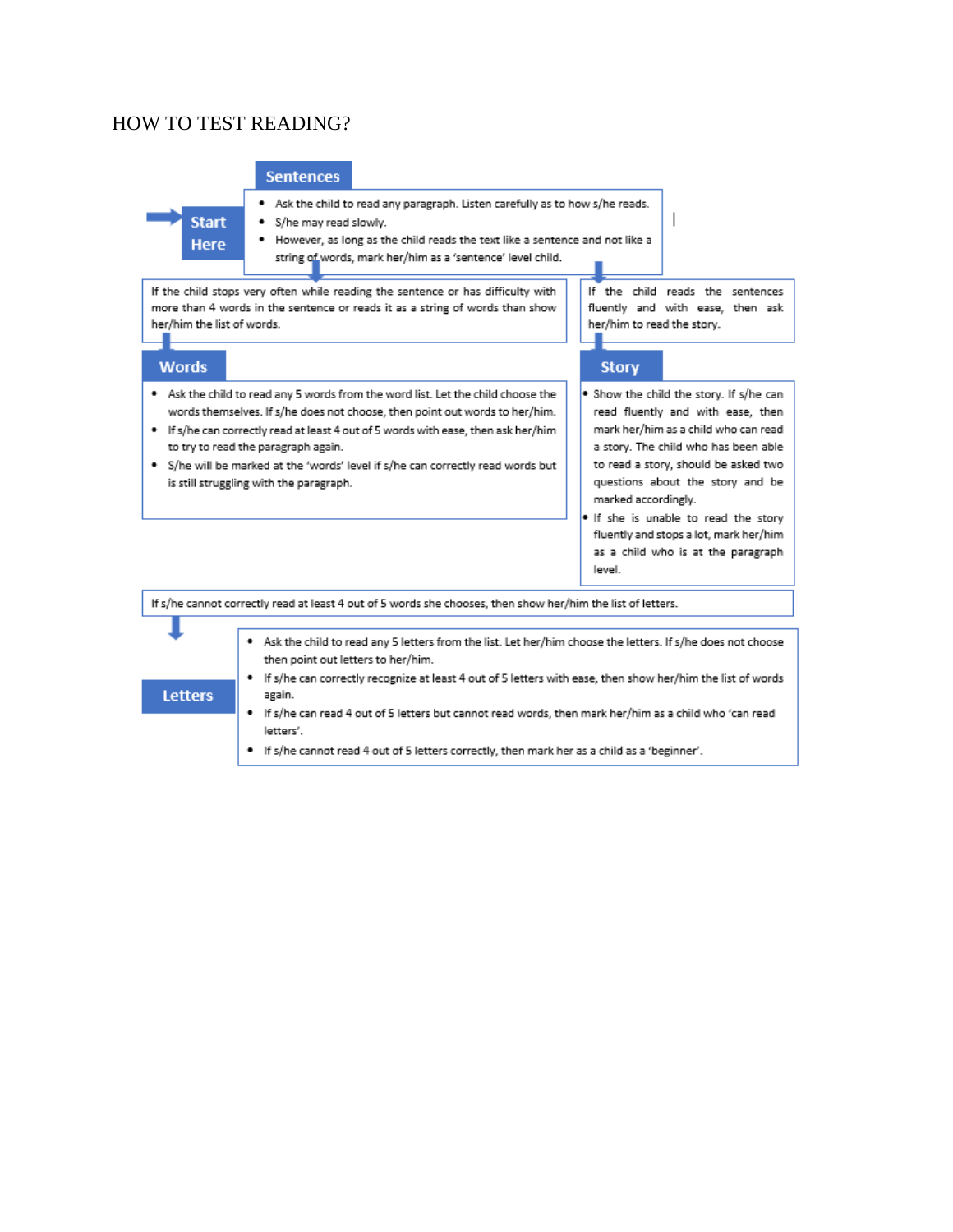## **HOW TO TEST ARITHMETIC?**

#### **Subtraction**

- **Start Here**
- . Show the child the subtraction problems. S/he can choose, if not you can point.
- . Ask her/him to write and solve the problems. Observe to see if s/he does it in the correct written numerical form.
- . Ask her/him to do a second one.

If s/he cannot do both subtraction problems, then give her/him the number recognition (100-200) task.

#### **Number Recognition (100-200)**

- . Point one by one to at least 5 numbers. Child can also choose.
- . Ask her/him to identify the numbers.
- . If s/he can correctly identify at least 4 out of 5 numbers then mark her/him as a child who can 'recognize numbers from 100-200.

If s/he cannot recognize 4 out of 5 numbers from 100-200, then give her/him the number recognition 10-99 task.

## **Number Recognition (10-99)**

- . Point one by one to at least 5 numbers. Child can also choose.
- . Ask her/him to identify the numbers.
- . If s/he can correctly identify at least 4 out of 5 numbers then mark her/him as a child who can 'recognize numbers from 10-99.

If s/he cannot recognize 4 out of 5 numbers from 10-99, then give her/him the number recognition 1-9 task.

# **Number Recognition (1-9)**

- \* Point one by one to at least 5 numbers. Child can also choose.
- . Ask her/him to identify numbers.
- . If s/he can correctly identify at least 4 out of 5 numbers then mark her/him as a child who can 'recognize numbers from 1-9'
- . If not then mark her/him at the level 'nothing'.

If s/he does both the subtraction problems correctly, ask her/him to do a division problem.

#### Division (2 digit by 1 digit)

- . Show the child the division problems. S/he can choose one out of the rest.
- . Ask her/him to write and solve the problem.
- . Observe and see if s/he is able to correctly solve the problem, and then mark her/him as a child who can do 'division'.
- . If s/he is unable to solve a division problem correctly, mark her/him as a child who can do 'subtraction'.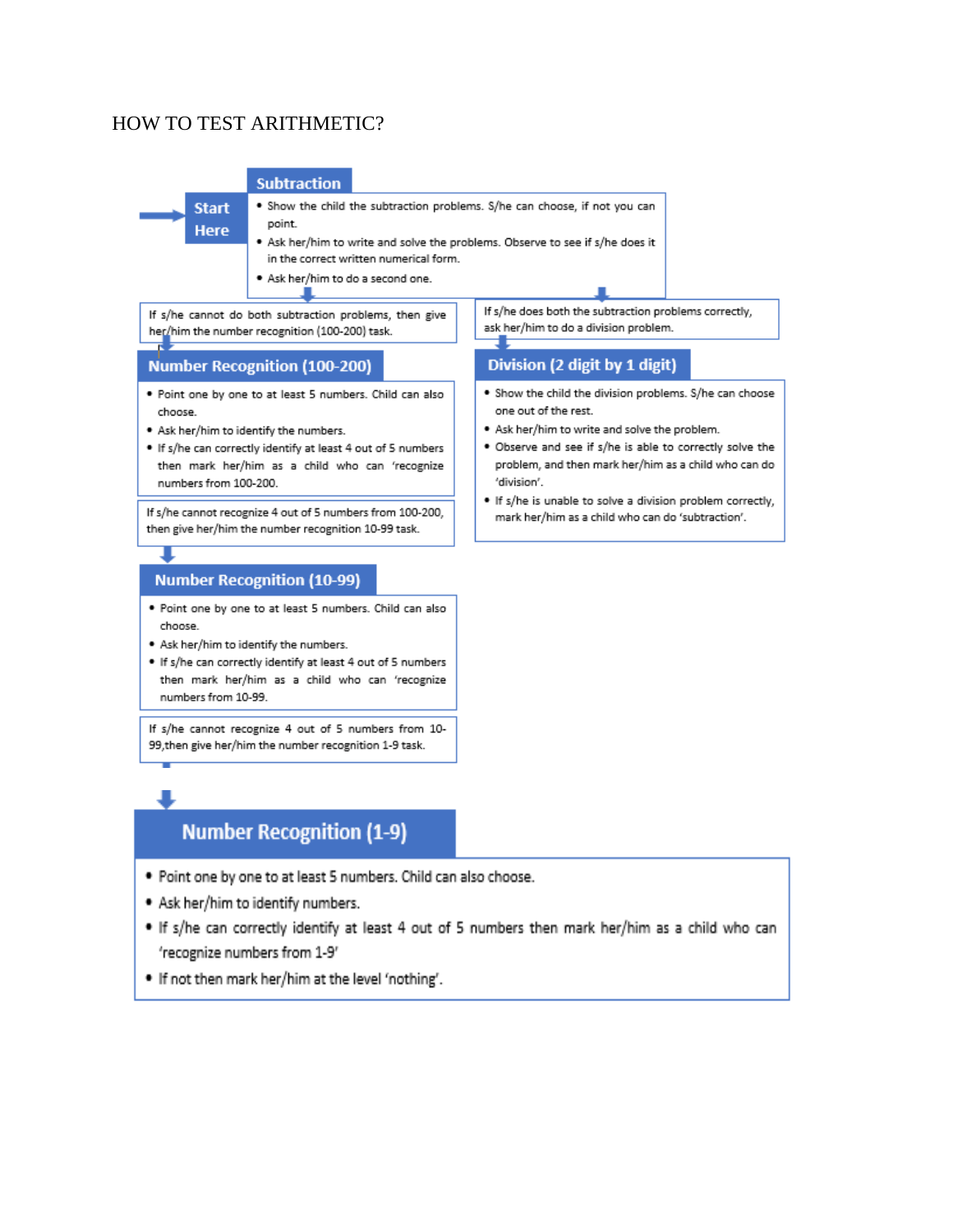

Show word problems to all children (5-16 years). S/he has to answer all three questions.

- ٠ Ask her/him to tell the time in the clock, if S/he answers correctly then mark as "can tell" otherwise mark as "cannot tell".
- Ask her/him to solve the problem # 2 and #3 on a piece of paper.
- Watch what s/he does.

ı

- If s/he is able to follow the right method and solve with the right answer, then mark her/him as a ٠ "can do" for each word problem otherwise mark her/him as "cannot do".
- Ask at least one child from each household to do at least one word-problem at the back of the ٠ household sheet.

## **HOW TO TEST ENGLISH?**

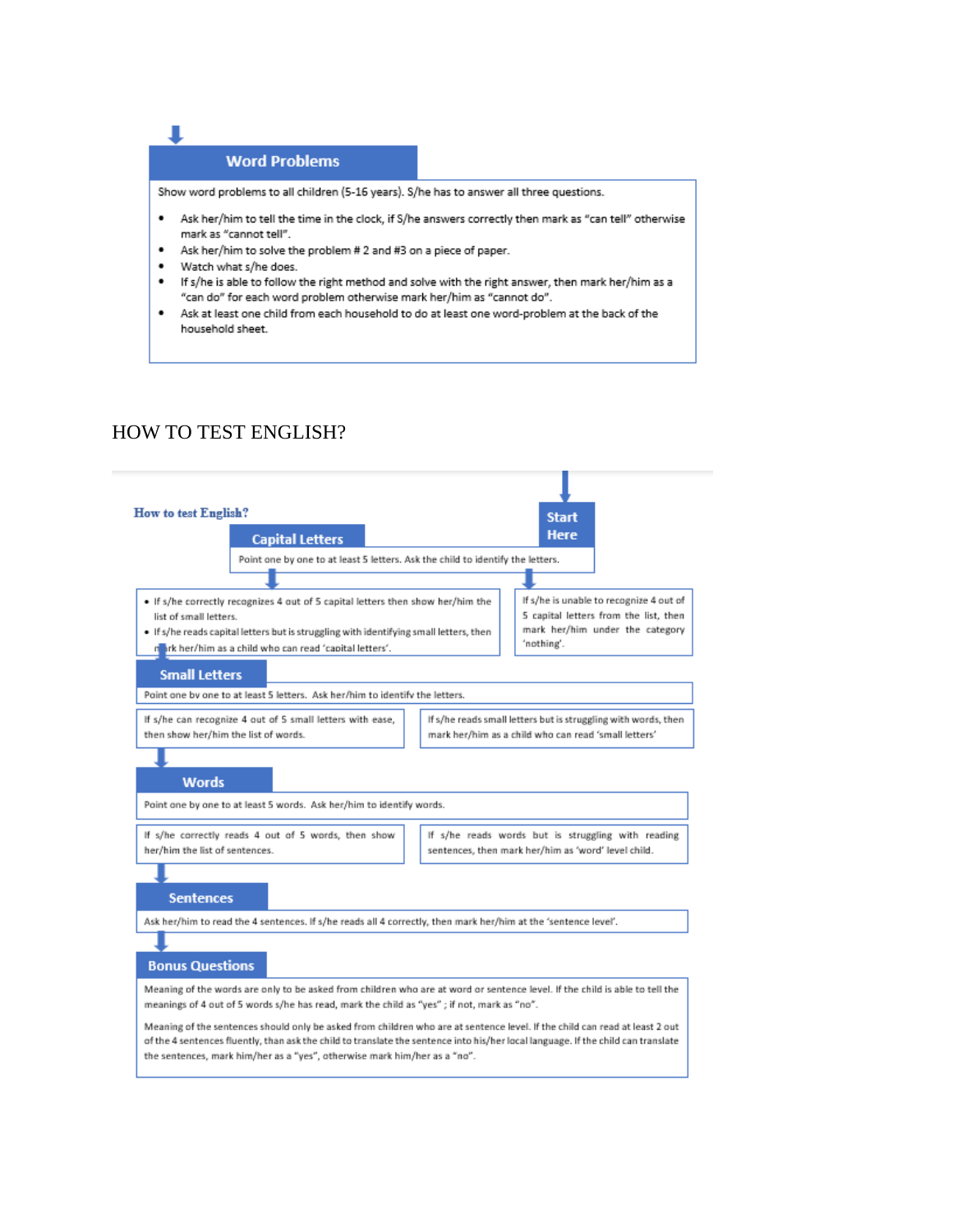## HOW TO TEST GENERAL KNOWLEDGE?

#### **How to test General Knowledge?**

#### **FNGLISH**

This section should only be asked from children who are at "Word" level on English Tool.

- a) Ask the child to see the picture and then ask two questions from the child. Mark "yes" if the child answer correctly, otherwise mark as "no".
- b) Ask the child to complete the sentences by identifying the picture of the items drawn on the sample. If a child answers any two correctly, mark him/her "yes", otherwise "no".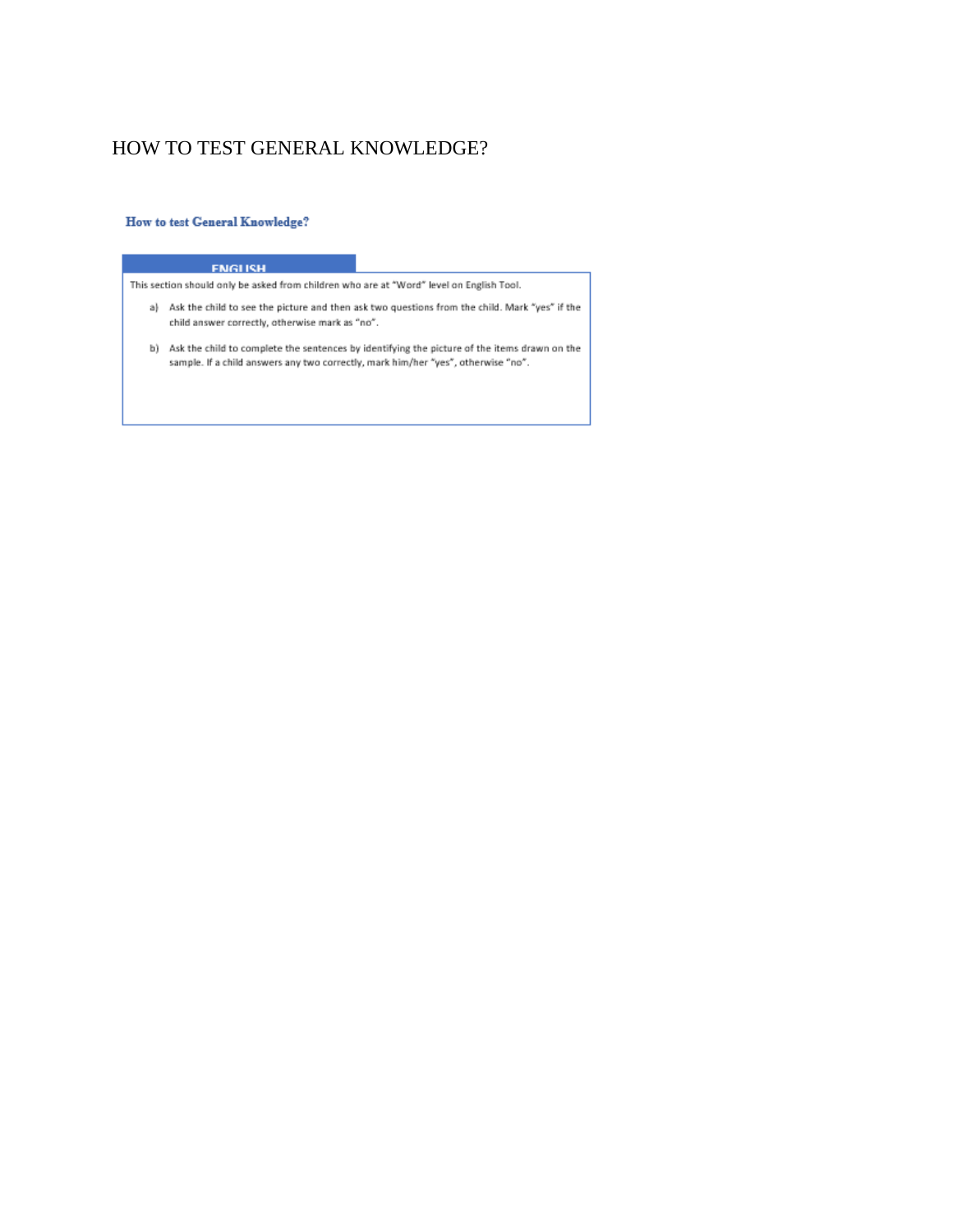Psycho-Social Wellbeing of the Children

In addition to the learning assessment of children, the pilot study also adapted and aimed to explore the psycho-social wellbeing of the children. For that purpose, Stirling Children's Wellbeing Scale<sup>1</sup> was used. The scale is meant to be applied to children from the age of 6 to 16. It is a 15 item scale. These 15 items are given below:

|                | <b>Statements</b>                                  | <b>Never</b> | <b>Not</b><br>much<br>of the<br>time | <b>Some</b><br>of the<br>time | Quite<br>a lot<br>of the<br>time | All of<br>the<br>time |
|----------------|----------------------------------------------------|--------------|--------------------------------------|-------------------------------|----------------------------------|-----------------------|
| 1              | I think good things will<br>happen in my life      |              | 2                                    | 3                             | 4                                | 5                     |
| $\overline{2}$ | I have always told the truth                       |              | $\overline{2}$                       | 3                             | 4                                | 5                     |
| 3              | I've been able to make<br>choices easily           | 1            | $\overline{2}$                       | 3                             | 4                                | 5                     |
| 4              | I can find lots of fun things to<br>do             | 1            | $\overline{2}$                       | 3                             | 4                                | 5                     |
| 5              | I feel that I am good at some<br>things            | 1            | $\overline{2}$                       | 3                             | 4                                | 5                     |
| 6              | I think lots of people care<br>about me            | 1            | $\overline{2}$                       | 3                             | 4                                | 5                     |
| 7              | I like everyone I have met                         | 1            | 2                                    | 3                             | 4                                | 5                     |
| 8              | I think there are many things<br>I can be proud of | 1            | $\overline{2}$                       | 3                             | 4                                | 5                     |
| 9              | I've been feeling calm                             | 1            | 2                                    | 3                             | 4                                | 5                     |
| 10             | I've been in a good mood                           | 1            | 2                                    | 3                             | 4                                | 5                     |
| 11             | I enjoy what each new day<br>brings                | 1            | $\overline{2}$                       | 3                             | 4                                | 5                     |
| 12             | I've been getting on well with<br>people           | 1            | $\overline{2}$                       | 3                             | 4                                | 5                     |
| 13             | I always share my sweets                           | 1            | $\overline{2}$                       | 3                             | 4                                | 5                     |
| 14             | I've been cheerful about<br>things                 | 1            | $\overline{2}$                       | 3                             | 4                                | 5                     |
| 15             | I've been feeling relaxed                          | 1            | $\overline{2}$                       | 3                             | 4                                | 5                     |

The scale has 3 sub-scales: Positive Emotional scale, Positive Outlook Scale and Social Desirability Sub-scale. These are shared below:

 $\overline{\phantom{a}}$ 

<sup>1</sup> https://warwick.ac.uk/fac/sci/med/research/platform/wemwbs/using/faq/scwbs\_children\_report.pdf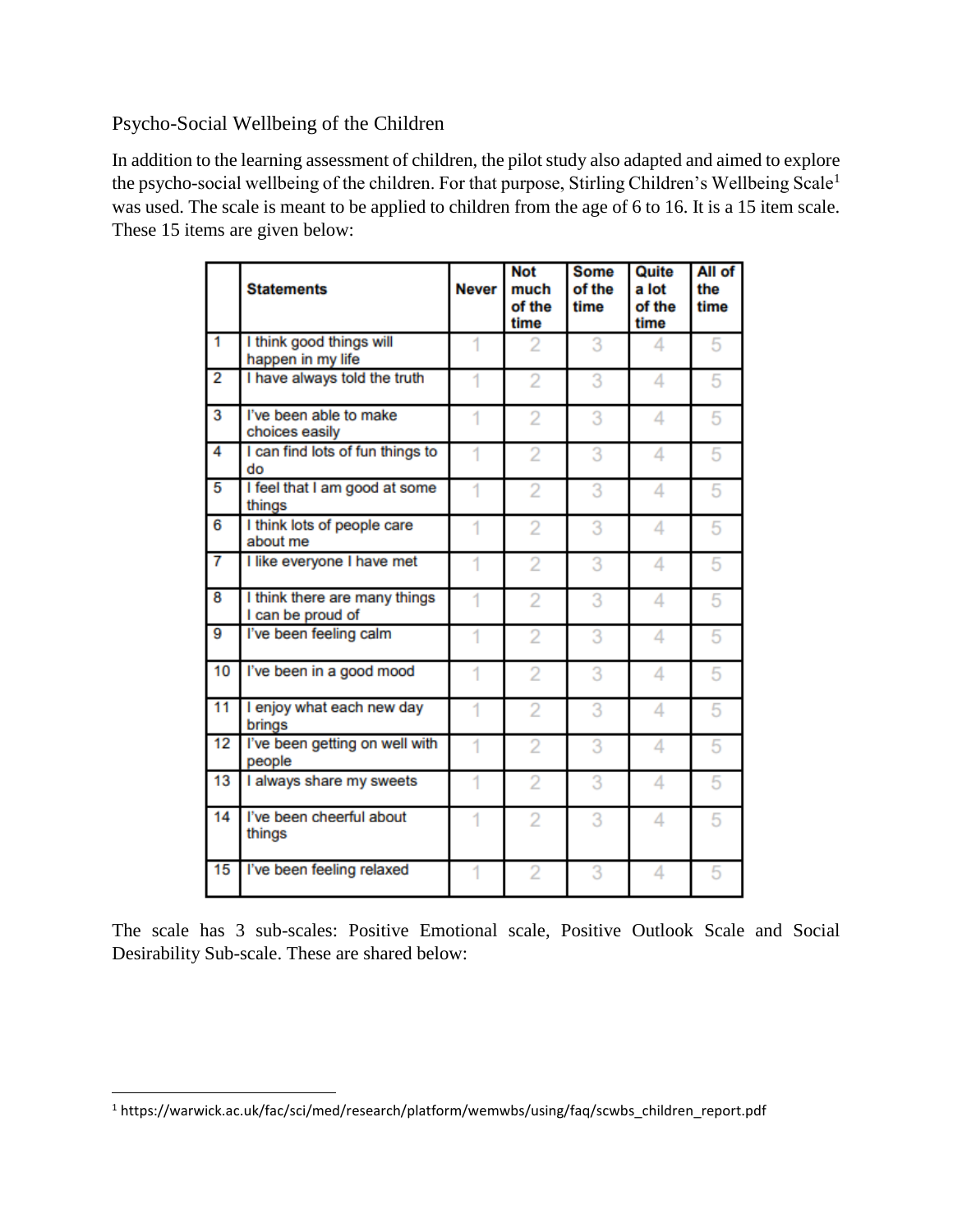| <b>Wellbeing Sub-Component</b>  | Item | <b>Related Item on the SCWBS</b>                         |
|---------------------------------|------|----------------------------------------------------------|
| <b>Positive Emotional State</b> | g    | I've been feeling calm                                   |
|                                 | 14   | I've been feeling cheerful about things                  |
|                                 | 15   | I've been feeling relaxed                                |
|                                 | 10   | I've been in a good mood                                 |
|                                 | 12   | I've been getting on well with people                    |
|                                 | 11   | I enjoy what each new day brings                         |
| <b>Positive Outlook</b>         | 8    | I think there are many things that I can be<br>proud of. |
|                                 | 5    | I feel that I am good at some things                     |
|                                 | 1    | I think good things will happen in my life               |
|                                 | 4    | I can find lots of fun things to do                      |
|                                 | 6    | I think lots of people care for me                       |
|                                 | 3    | I've been able to make choices easily                    |

#### Wellbeing Sub-components and Related Items

Each item is scored 1 to 5.

The minimum for the scale is 12 and the maximum 60.

Currently the mean average score is 44 with 50% of all scores within the range of 39 and 48.

#### **Social Desirability Sub-Scale**

| Item | <b>Related Item on the SCWBS</b> |
|------|----------------------------------|
| 2    | I have always told the truth     |
|      |                                  |
|      | I like everyone I have met       |
|      |                                  |
| 13   | I always share my sweets         |
|      |                                  |

Each Item is scored 1 to 5.

Overall scores of 3 or 14/15 on this sub-scale would indicate that the participant's wellbeing scores should be treated with caution.

#### **Research Ethics**

Idara-e-Taleem-o-Aagahi (ITA) ensures adherence to strict standards of research ethics. From pretesting to training, data collection, monitoring, data analysis and report writeup, standardized ethical protocols are followed at every step of the way. Internal discussions, consultations and pretesting allows us to test the sensitivity of newly added questions. That way before launching the questionnaires to the larger public, any sensitive question is adequately amended or even removed. Then, during the training sessions of enumerators, one session is devoted to research ethics. Enumerators are trained on how to introduce themselves to the residents and how to conduct themselves. Enumerators are thoroughly trained on ensuring that the households be made clear on the following: participation in the survey is completely voluntary, no harm will come upon them if they refuse to participate, and that if they choose to participate, their names or any other personal